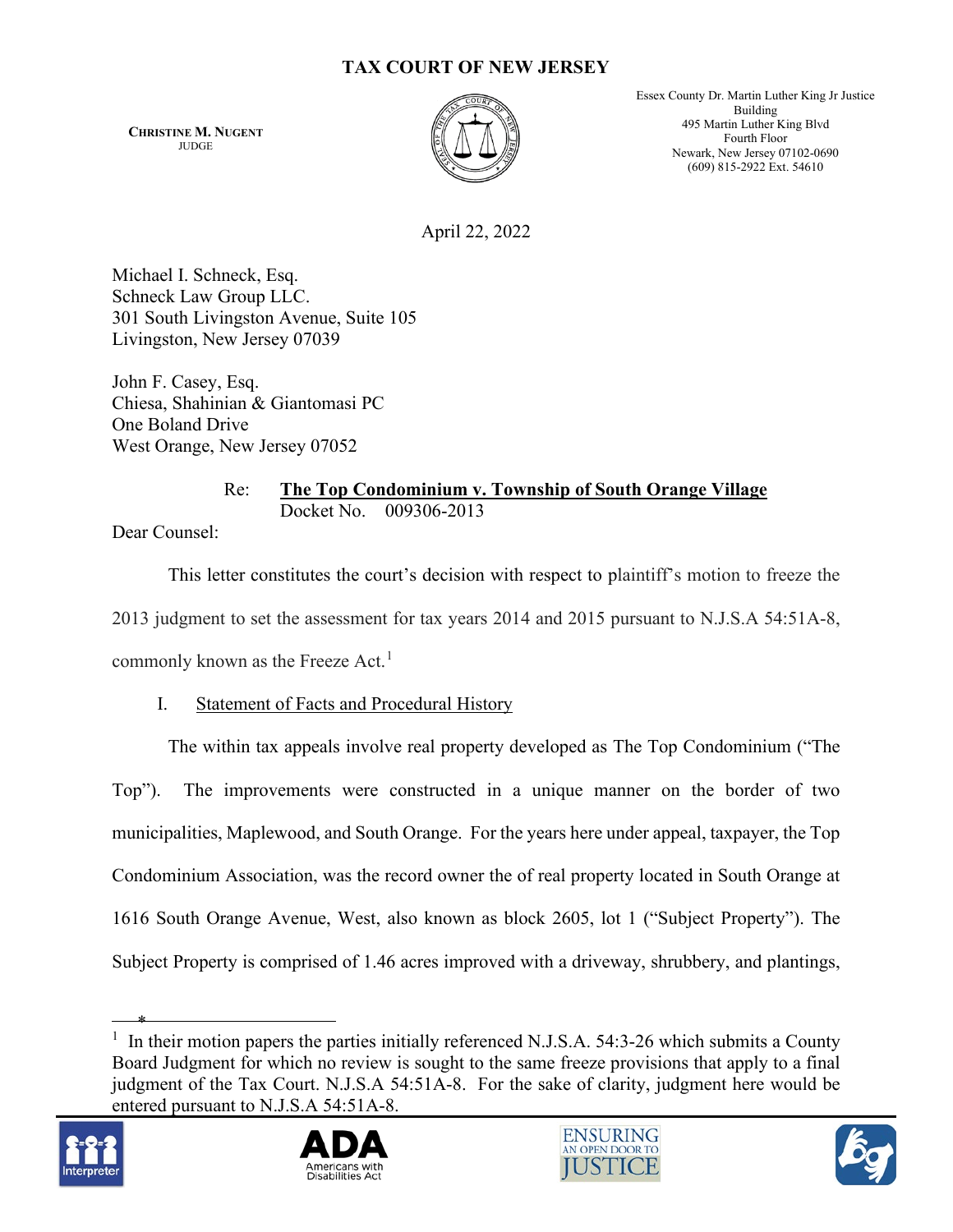all of which serve as common elements of the condominium. In 2014 through 2016 defendant levied assessments on the Subject Property as a single line item in the name of The Top Condominium. Appeals challenging the assessments are pending before this court.

In 2011, 2012 and 2013 the assessor similarly assessed the Subject Property against the condominium association. On the merits of plaintiff's legal arguments on summary judgment the court voided the assessments, and the decision was affirmed on appeal. The ruling was rendered by Tax Court Judge Kathi Fiamingo in a 2014 unpublished opinion. Defendant filed in the Appellate Division and in 2016 the court affirmed Judge Fiamingo in an opinion likewise unpublished. Plaintiff did not file a cross-appeal.

Judge Fiamingo there had under consideration a renewed motion for summary judgment in deciding the question before the court. On the motion as initially presented a different judge of the Tax Court found a question of material fact existed as to whether the value of the Subject Property was already contained within the Maplewood unit assessments. Citing law that operates to bar a municipality from taxing property outside its borders (absent a joint resolution with the bordering taxing district) Judge Fiamingo disposed of that issue. Per the statute, "When the line between taxing districts divides a tract of land, each part shall be assessed in the taxing district where located, unless the governing body of one of the taxing districts shall by resolution request that the entire tract be assessed by the adjoining taxing district in which a portion of the tract is located." N.J.S.A. 54:4-25. See also Harvey v. Orland, 108 N.J. Super. 493 (Ch. Div. 1970), aff'd, 118 N.J. Super. 104 (App. Div. 1972) (one municipality has no legal authority to assess taxes against property situate in another municipality absent compliance with the statute). Neither taxing district has enacted a resolution.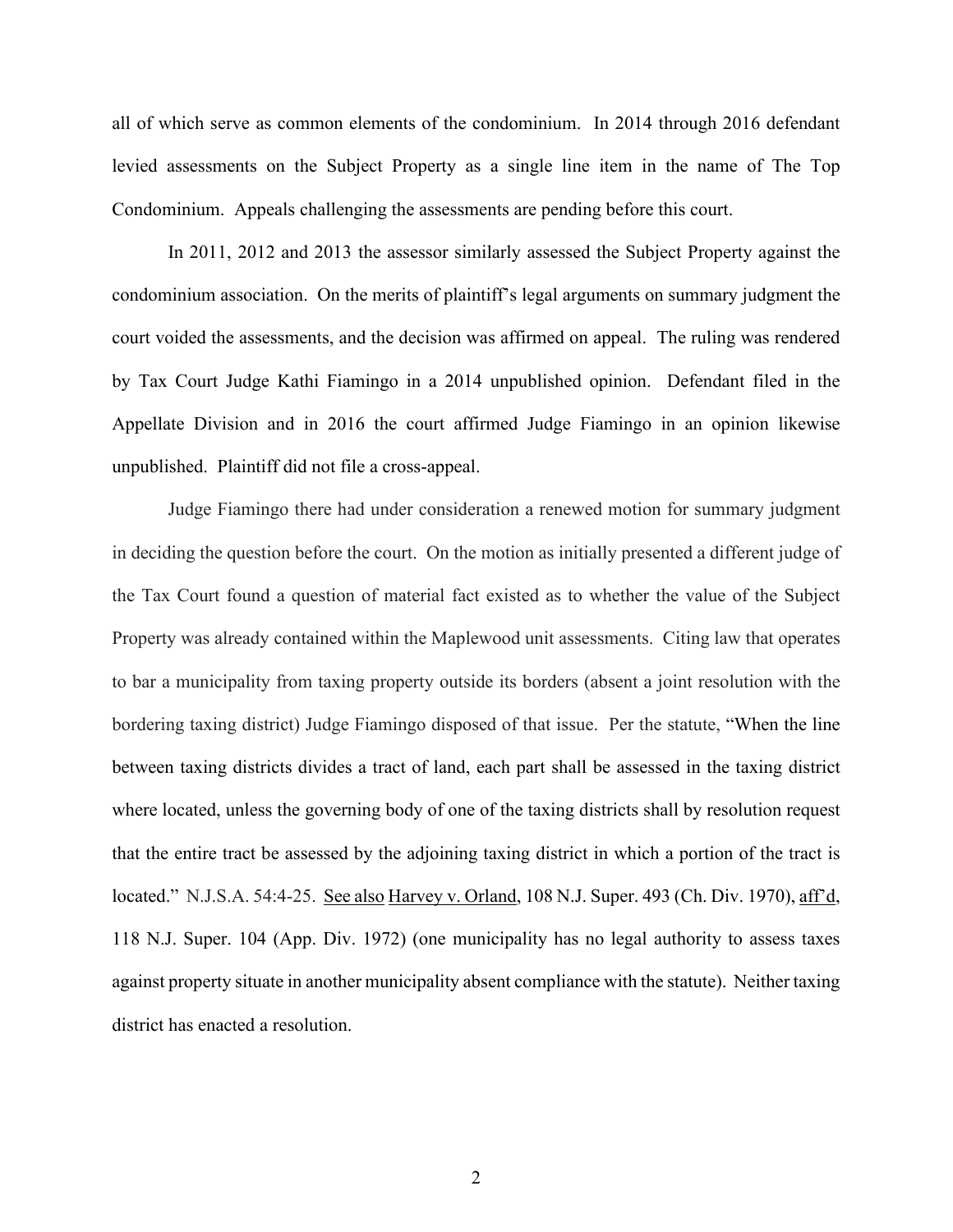The judge then turned to provisions of the New Jersey Condominium Act (N.J.S.A. 46:8B-1 to -38) to resolve the motions and determine the validity of the assessments levied against the condominium association. The Act makes clear "[e]ach unit shall constitute a separate parcel of real property . . ." N.J.S.A. 46:8B-4, and as such is separately taxable. Central to the condominium ownership scheme each unit "includes the proportionate undivided interest in the common elements and in any limited common elements assigned thereto in the master deed or any amendment thereof." N.J.S.A. 46:8B-3(o). The Act directs that all taxes and special assessments "imposed by any taxing authority shall be separately assessed against and collected on each unit as a single parcel, and not on the condominium property as a whole." N.J.S.A. 46:8B-19. Judge Fiamingo likewise cited cases that prohibited the separate assessment of certain common elements, City of Atlantic City v. Warwick Condo. Ass'n, 334 N.J. Super 258 (App. Div. 2000) (parking lot constituted a common element and could not be separately assessed); Glenpointe Assocs. v. Teaneck Twp., 10 N.J. Tax 288 (Tax 1998) (recreation facilities were common elements not subject to separate assessment) and entered judgment voiding the 2011 through 2013 assessments on the Subject Property levied in the name of the condominium association.

 The judge juxtaposed the provisions of the Condominium Act with the right and obligation of South Orange to tax all non-exempt property within its district, N.J.S.A. 54:4-1; N.J. Const. art. VIII, sec. 1, Par. 2, in concluding that the Subject Property is taxable, but not as against the condominium association. The court found that such taxes are to be allocated among the condominium unit owners on the percentages set forth in the condominium's Master Deed. Plaintiff now seeks to obtain judgment through application of the Freeze Act to the 2013 base year. If granted, the Freeze Act judgment would serve to continue the 2013 assessment for the two succeeding tax years, 2014 and 2015.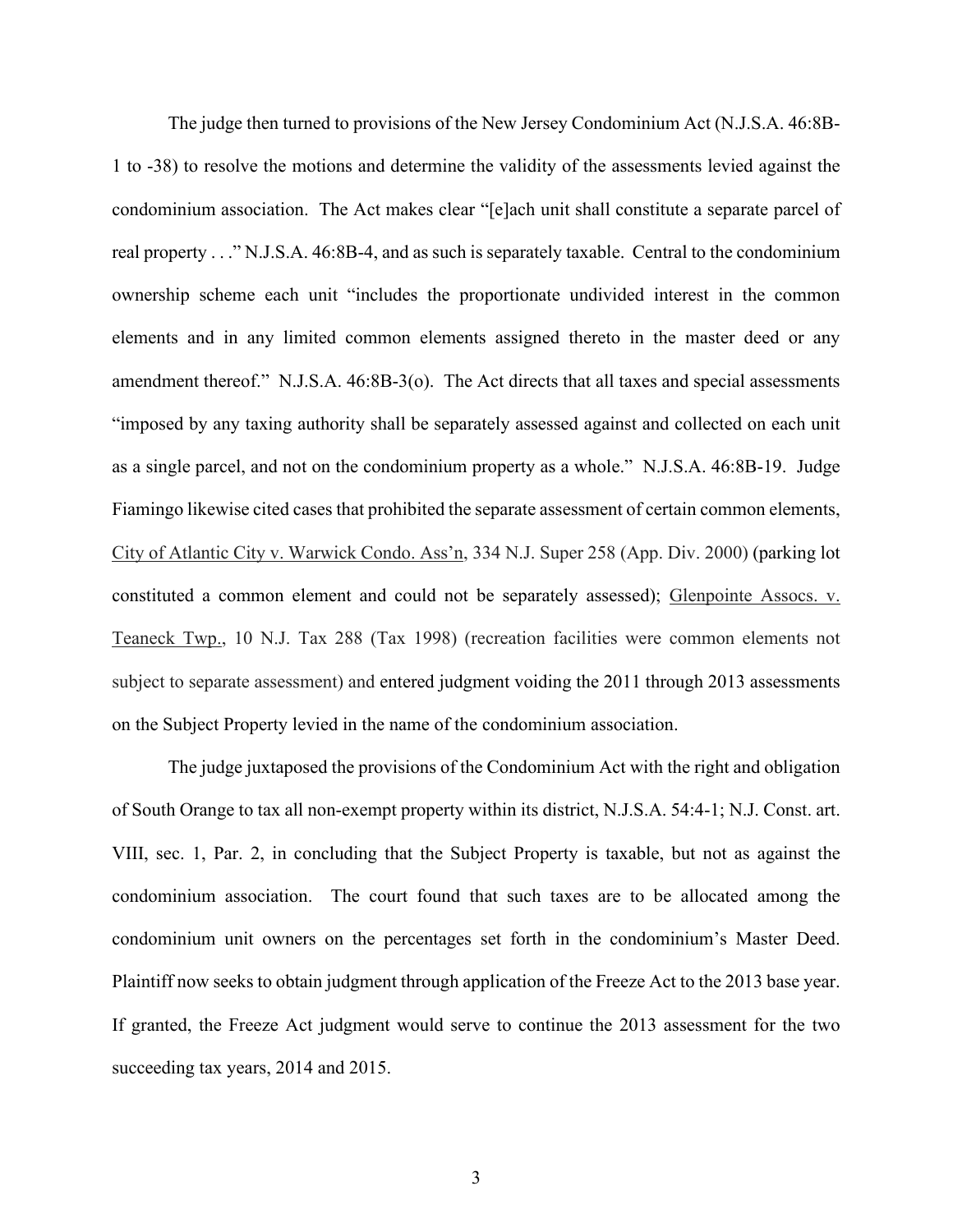## II. Legal Analysis

As per N.J.S.A. 54:51A-8, "Conclusiveness of judgment; changes in value; effect of revaluation program"

> Where a judgment not subject to further review has been rendered by the Tax Court involving real property, the judgment shall be conclusive and binding upon the municipal assessor and the taxing district, parties to the proceeding, for the assessment year and for the two assessment years succeeding the assessment year covered by the judgment, except as to changes in the value of the property occurring after the assessment date. The conclusive and binding effect of such judgment shall terminate with the tax year immediately preceding the year in which a program for a complete revaluation or complete reassessment of all real property within the district has been put into effect. If as of October 1 of the pretax year, the property in question has been the subject of an addition qualifying as an added assessment, a condominium or cooperative conversion, a subdivision or a zoning change, the conclusive and binding effect of such judgment shall terminate with said pretax year.

N.J.S.A. 54:51A-8 operates to freeze an assessment for a tax year in which final judgment

has been entered by the Tax Court, also called the base year. Commonly known as the Freeze Act, the statute is self-executing and automatically freezes the base year assessment for the two following tax years subject to two exceptions, a change in value or a district revaluation. Clearview Gardens Assocs. v. Twp. of Parsippany/Troy Hills, 196 N.J. Super. 323 (App. Div. 1984). The self-executing feature of the statute does not apply where the judgment for the base year becomes final after the assessing dates for the freeze years have passed and application to invoke the Act is required. Id.

The purpose of the Freeze Act is to eliminate "repeated yearly increases in the assessed value of property, not related to or justified by any changes increasing its market value, and resulting in harassment of the taxpayer, subjecting him to the trouble and expense of annual appeals." City of Newark v. Fischer, 8 N.J. 191, 199-200 (1951); Twp. of Springfield v. Weinberg,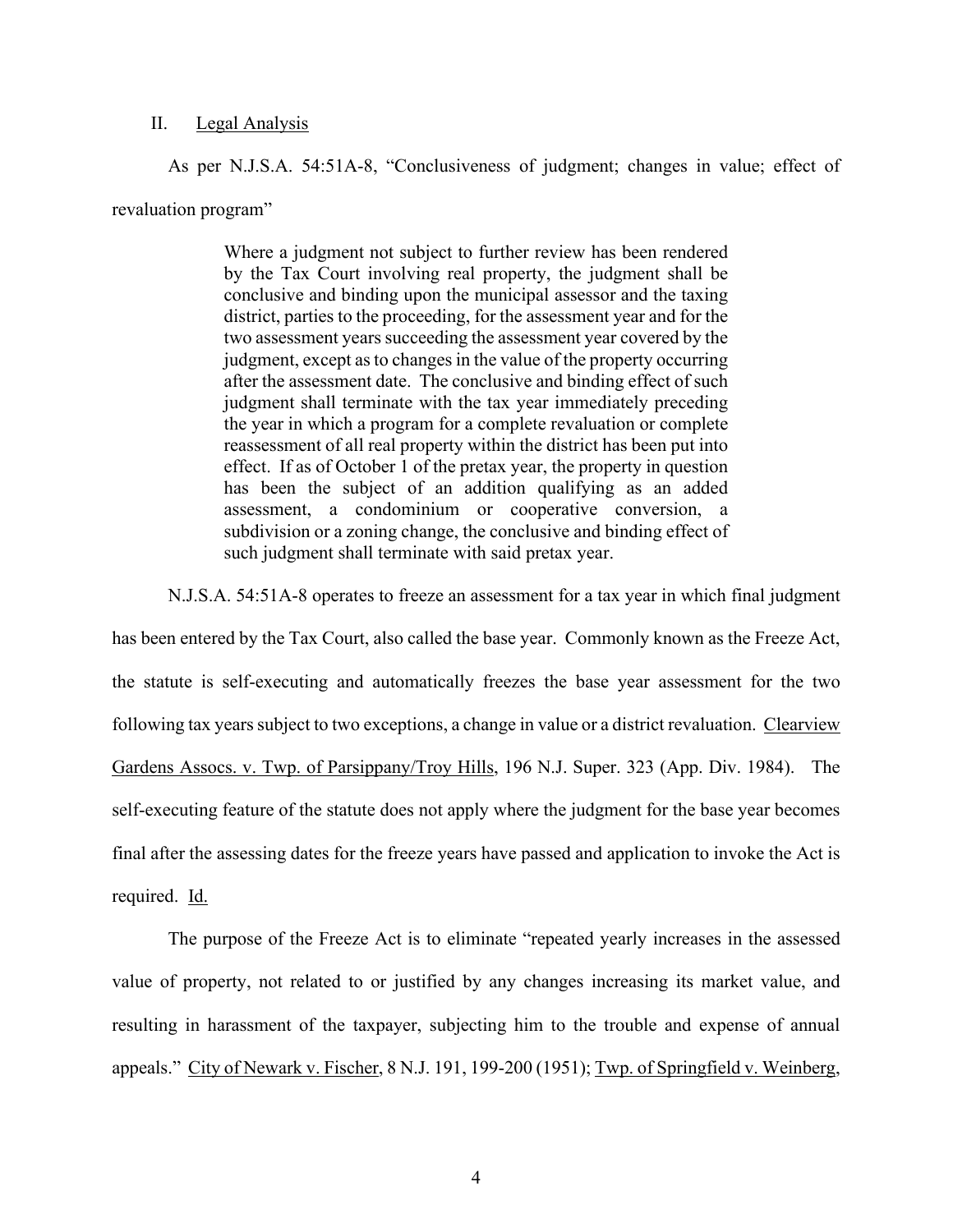178 N.J. Super. 83, 90 (App. Div. 1981). It is intended to "limit the frequency of valuation appeals." Rainhold Holding Co. v. Freehold, 15 N.J. Tax 420, 423 (Tax 1996). "[O]nly judgments based upon valuation of the property trigger the protections of the Freeze Act." Grandal Enterprises, Inc. v. Keansburg, 292 N.J. Super. 529, 539 (App. Div. 1996); Snyder v. Borough of South Plainfield, 1 N.J. Tax 3 (Tax 1980).

 In this case, judgment on the 2013 base year lists the assessment on the Subject Property as "\$0." Plaintiff argues that the judgment "lowered the assessment" from \$239,700 to \$0 and thereby warrants application of the statute to freeze the \$0 assessment in the two subsequent tax years, 2014 and 2015. Defendant acknowledges that Judge Fiamingo's ruling resulted in a zero assessment for base year 2013 but argues that the judgment was based on the legal prohibition against taxing "the condominium as a whole" rather than the court's determination of value.

 In opposition to the motion, defendant relies on Hackensack City v. Bergen Cnty., 30 N.J. Tax 240 (Tax 2017), where the plaintiff sought to apply the freeze to a judgment on which the county tax board recorded an exempt tax code (30C) and a \$0 assessment. In rejecting application of the freeze statute, that court found no evidence that the county tax board had considered the fair market value of the property. The court concluded "the \$0 on the judgment reflects the effect of the tax exemption  $\dots$  not value." Id. at 252.

Plaintiff contends that this case is distinguishable from Hackensack City in two ways: first, the ruling should not apply because the judgment in this case did not involve an exempt property. The concern about applying the Freeze Act to an exemption, since use of the property can change every year, is not implicated here because the Subject Property is not exempt. Second, Judge Fiamingo "did set an accurate value" on the Subject Property. Per plaintiff, "Judge Fiamingo held that The Top owns no property in the Township subject to taxation. Appropriately, the assessment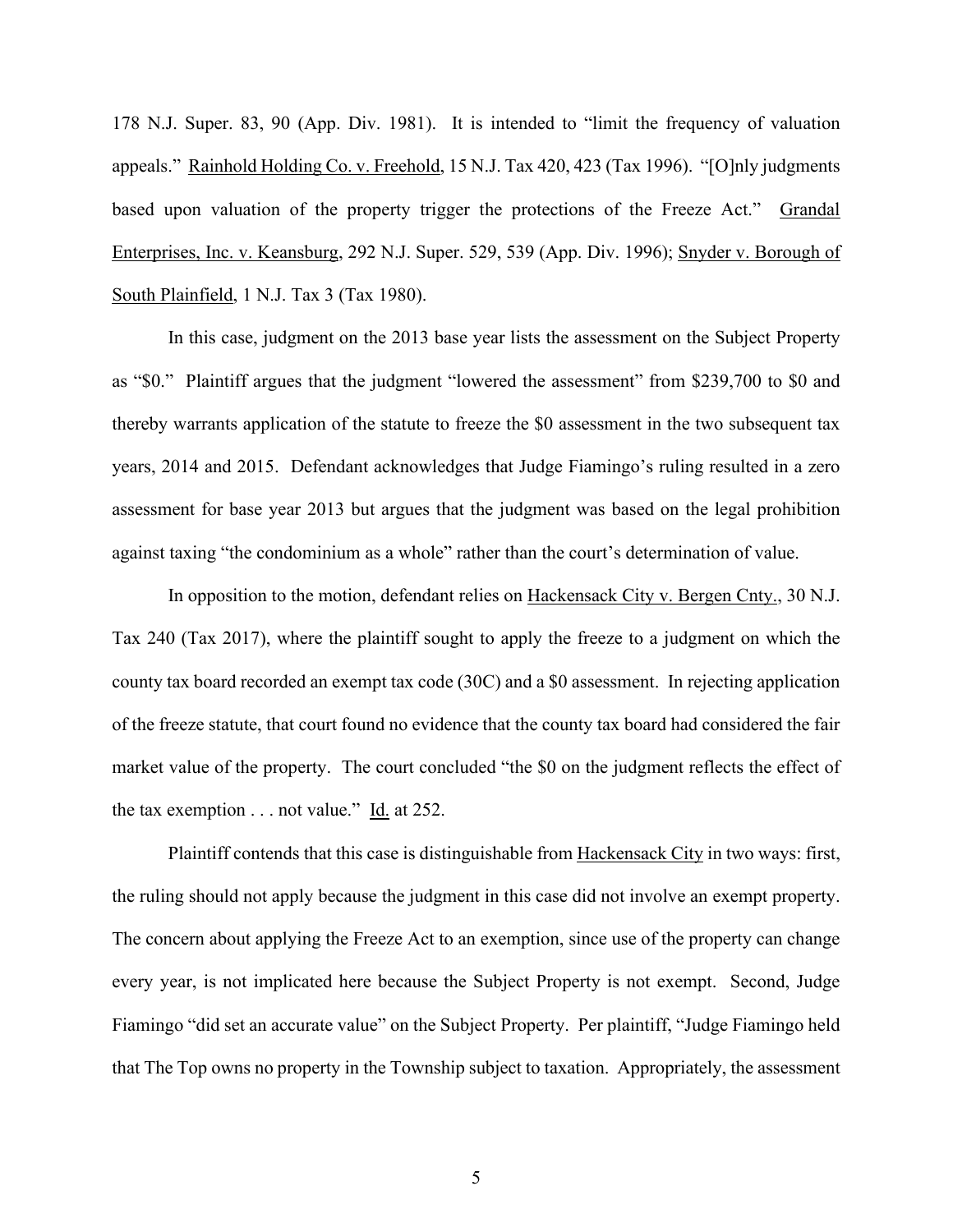on non-existent property is \$0." Defendant contends that position is contrary to the case law which requires an actual determination of value to invoke the Freeze Act.

 This court is unpersuaded by plaintiff's position. Well settled case law makes clear that the Freeze Act applies when judgment is entered on a determination of value. The 2013 judgment reflects the judge's decision to set aside the assessment as contrary to law. It does not represent a finding of value. The courts have consistently denied application of the Act where judgment is entered on some basis other than value. See Rainhold Holding Co., 15 N.J. Tax 420 (Freeze Act does not apply where judgment was entered by County Board affirming assessment to permit taxpayer to bypass Board proceeding and to file direct appeal with Tax Court); accord Union City Assocs. v. Union City, 223 N.J. Super. 316, 322 (App. Div. 1988), rev'd on other grounds, 115 N.J. 17 (1989) (Freeze Act applicable only where judgment results from trial, or by settlement or consent of the parties not where judgment is entered "only [as] a housekeeping matter"). See also Boy's Club of Clifton v. Twp. of Jefferson, 72 N.J. 389, 405 (1977) (statue has no application to a judgment regarding the tax-exempt status of a property); Fischer, 8 N.J. 191 (exemption).

Evidence of the Subject Property value was never presented or considered by the judge in arriving at a final judgment for the 2013 base year. The same rationale precludes relief on plaintiff's argument that the \$0 figure was the result of a "lowered assessment." As in Hackensack City, the assessment here reflects a legal determination not subject to the Freeze Act. Judgment was entered based on the judge's review of the relevant law and interpretation of the Condominium Act which permitted assessment "against the individual unit" and prohibited assessment against "the condominium as a whole" rather than a decision by the court to reduce or fix the assessment